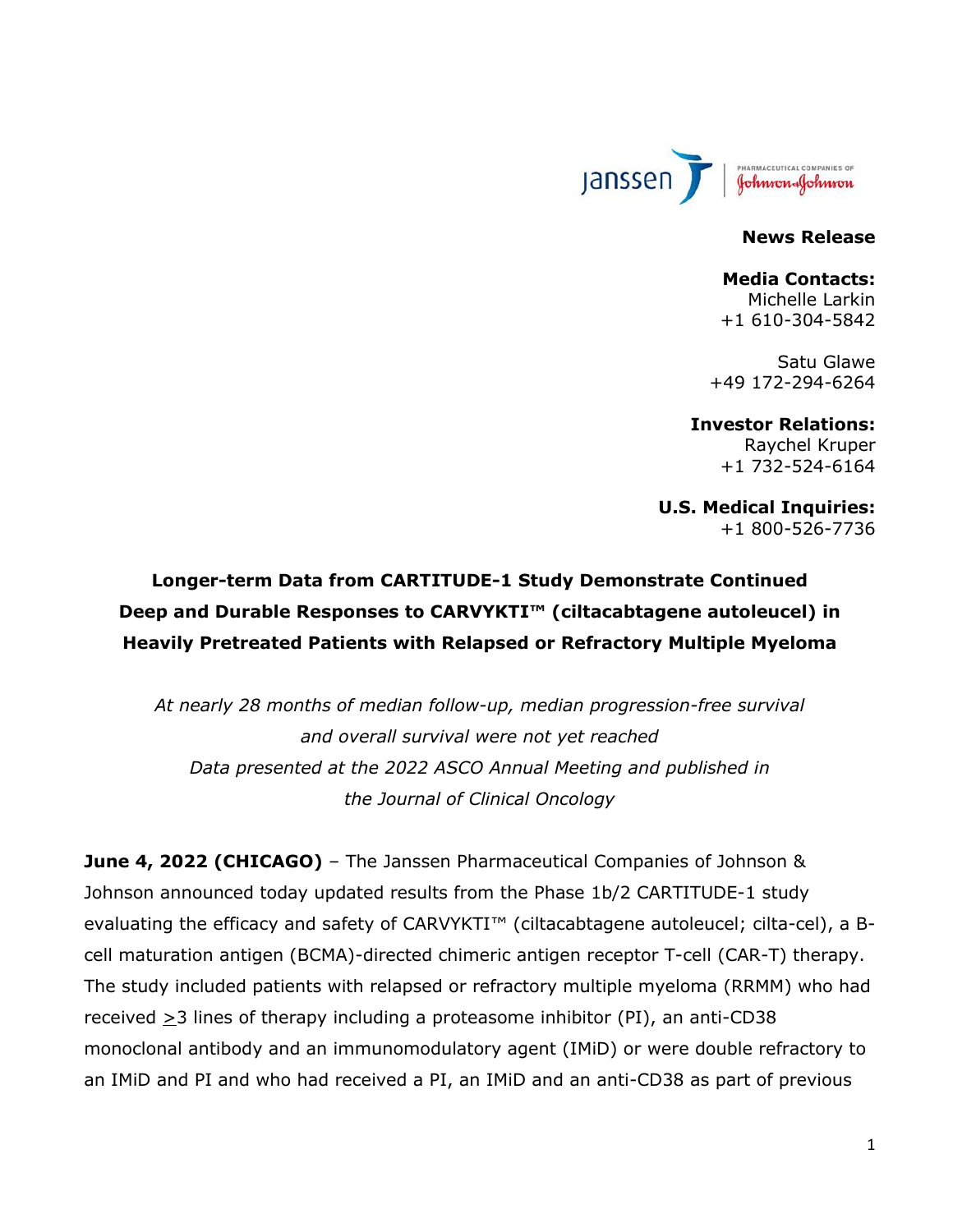therapy. A median overall survival (OS) of 9.3 months has been reported in refractory patients who were triple-class exposed.<sup>1</sup> These data, featured as a poster presentation at the 2022 American Society of Clinical Oncology (ASCO) Annual Meeting [\(Abstract #8028\)](https://meetings.asco.org/abstracts-presentations/207928), were simultaneously published in the *[Journal of Clinical Oncology](https://ascopubs.org/doi/full/10.1200/JCO.22.00842)*.

<span id="page-1-0"></span>The poster results showed that at a median follow-up of 28 months, in 97 patients treated with CARVYKTI<sup>™</sup>, the overall response rate (ORR) remained consistent at 98 percent (95 percent Confidence Interval [CI], 92.7 to 99.7), with 83 percent (95 percent CI, 73.4 to 89.4) of patients treated with CARVYKTI<sup> $m$ </sup> achieving a stringent complete response (sCR).<sup>2</sup> The responses were durable, and median OS and progression free survival (PFS) were not reached. PFS and OS rates at 28 months follow-up were 55 percent (95 percent CI, 44.0 to 64[.](#page-1-0)6) and 70 percent (95 percent CI, 60.1 to 78.6), respectively.<sup>2</sup>

Sixty-one patients had samples evaluable for minimal residual disease (MRD) status, 92 percent of whom achieved MRD negativity at the 10<sup>-5</sup> threshold, which was sustained for ≥6 months in 68 percent (34/50 with sufficient follow-up) and ≥12 months in 55 percent  $(24/44$  $(24/44$  $(24/44$  with sufficient follow-up).<sup>2</sup> In those same patients, two-year PFS rates were 73 percent (95 percent CI, 52.1 to 85.9) and 79 percent (95 percent CI, 51.5 to 91.8), respectively, and two-year OS rates were 94 percent (95 percent CI, 76.1 to 98.3) and 91 percent (95 percent CI, 67.7 to 97.6), respectively.<sup>[2](#page-1-0)</sup> Both the two-year PFS and OS rates were favorable compared to the overall study population.<sup>[2](#page-1-0)</sup>

"The latest results from the CARTITUDE-1 study further reinforce the potential of cilta-cel as an important treatment option for patients with a high unmet need who otherwise face a poor prognosis," said Saad Z. Usmani, M.D., M.B.A., F.A.C.P., Chief of the Myeloma Service at Memorial Sloan Kettering Cancer Center and study investigator. ‡ "The response rates observed in the two-year follow-up, with median PFS not reached and the majority of patients achieving MRD negativity, demonstrate that cilta-cel provides the potential for long-term disease control and survival in heavily pretreated patients with relapsed or refractory multiple myeloma."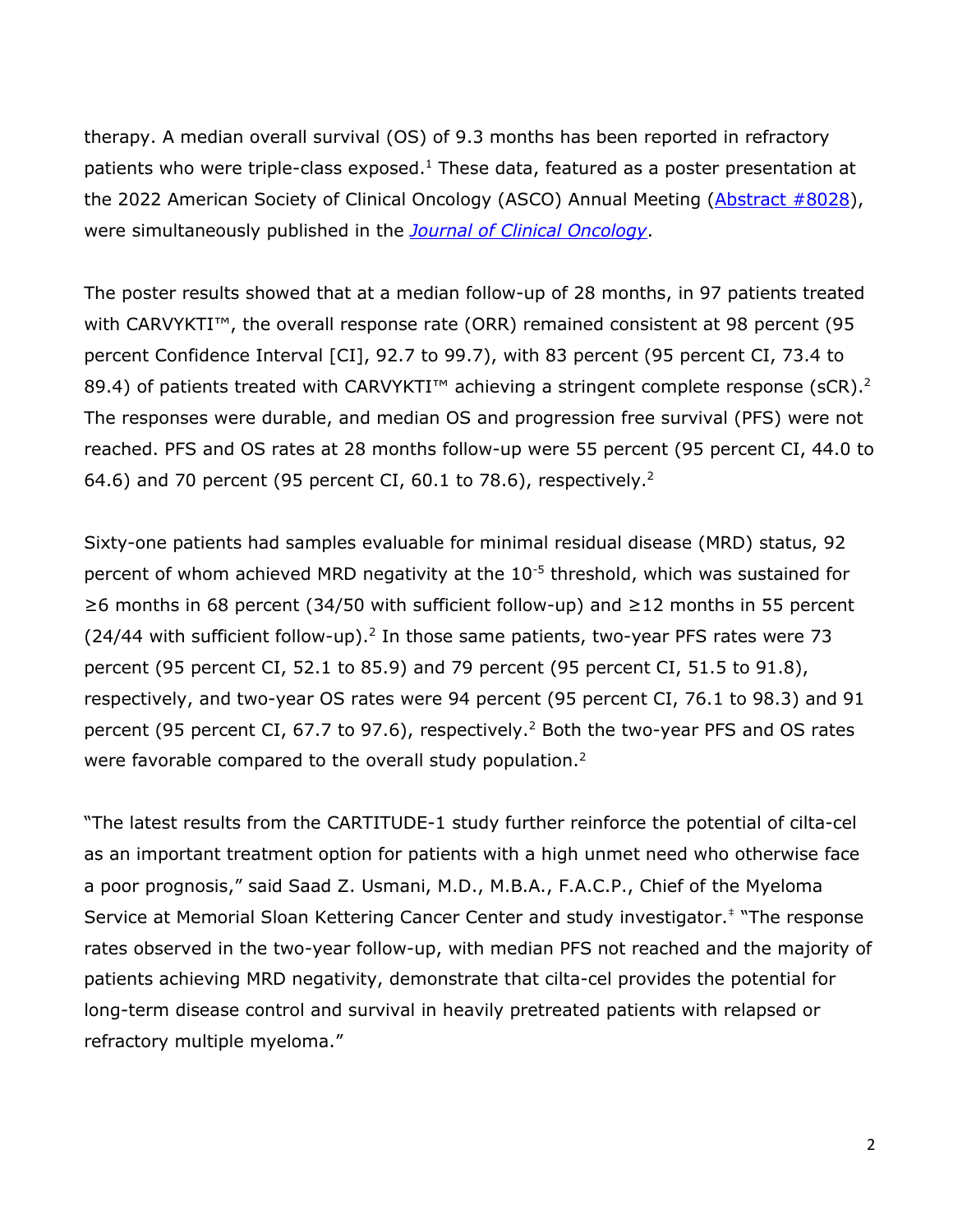The study included patients ( $n=97$ ) who received a median of six prior treatment regimens (range, 3-18).<sup>[2](#page-1-0)</sup> All patients were triple-class [IMiD, PI and anti-CD38 antibody] exposed, while 42 percent of patients were penta-drug refractory and 99 percent of patients were refractory to the last line of therapy.<sup>[2](#page-1-0)</sup>

No new safety signals were observed with longer follow-up.<sup>[2](#page-1-0)</sup> The most common hematologic adverse events (AEs) observed were neutropenia (96 percent); anemia (81 percent); thrombocytopenia (79 percent); leukopenia (62 percent); and lymphopenia (54 percent).<sup>3</sup> Since the primary 12-month publication, no new events or changes in incidence rate, time to onset, or duration of cytokine release syndrome (CRS) occurred, and one new case of treatment-related Parkinsonism, or movement and neurocognitive treatment (MNT) emergent adverse event occurred.<sup>[2](#page-1-0)</sup>

### **CARVYKTI™ Results in Earlier Lines of Treatment**

Findings from Cohort B (n=19) of the Phase 2 CARTITUDE-2 ( $NCT04133636$ ) study, evaluating the safety and efficacy of cilta-cel in patients with RRMM who received one prior line of therapy including a PI and IMiD and had disease progression within 12 months of treatment with autologous stem cell transplant (ASCT) or within 12 months of the start of antimyeloma therapy for patients who have not had ASCT, showed patients treated with cilta-cel experienced early and deep responses at a median follow-up of 13-months[.](#page-2-0)<sup>4</sup> In 19 patients treated in this cohort, the ORR was 100 percent (95 percent CI, 82.4 to 100), with 90 percent (95 percent CI, 66.9 to 98.7) of patients achieving a CR or better and 95 percent (95 percent CI, 74.0 to 99.9) of patients achieving a very good partial response (VGPR) or better.<sup>[4](#page-2-0)</sup> Median time to first response was 1 month (range, 0[.](#page-2-0)9-9.7).<sup>4</sup> The 12-month PFS rate was 90 percent.<sup>[4](#page-2-0)</sup> The overall safety profile, including incidence of CRS and most common hematologic AEs, was consistent with observations in the CARTITUDE-1 study.<sup>[4](#page-2-0)</sup> These data were presented for the first time at ASCO ( $\Delta$ bstract #8029) and will be featured as an oral presentation at the European Hematology Association (EHA) 2022 Congress (Abstract #S185).4,5

<span id="page-2-0"></span>Updated results from Cohort A (n=20) of the CARTITUDE-2 study evaluating cilta-cel safety and efficacy in multiple myeloma patients who are lenalidomide refractory with 1–3 prior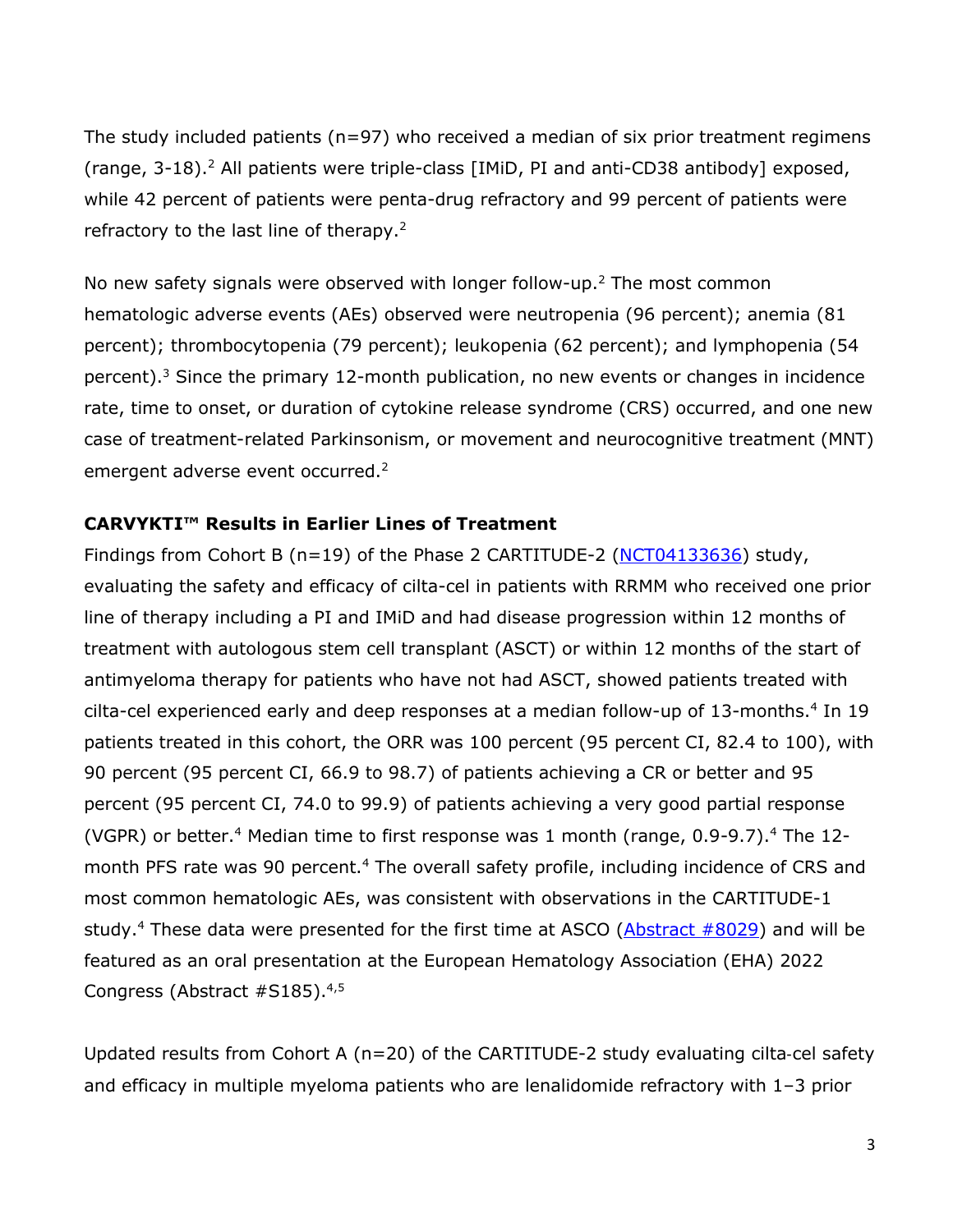lines of treatment were also presented as a poster presentation at ASCO 2022 [\(Abstract](https://meetings.asco.org/abstracts-presentations/207899)  [#8020\)](https://meetings.asco.org/abstracts-presentations/207899). 6

"We are pleased to see the clinical benefit of CARVYKTI as demonstrated in these results from CARTITUDE-1 that show deep and durable responses were maintained over time," said Sen Zhuang M.D., Ph.D., Vice President, Clinical Research and Development, Janssen Research & Development, LLC. "As part of our dedication to advance the science of multiple myeloma, we remain committed to further investigating the potential of CARVYKTI in earlier lines of treatment, including in the CARTITUDE-2 study as part of the CARVYKTI clinical development program."

CARVYKTI<sup>™</sup> [received](https://www.janssen.com/us-fda-approves-carvykti-ciltacabtagene-autoleucel-janssens-first-cell-therapy-bcma-directed-car-t) approval by the U.S. FDA in February 2022 for the treatment of adults with relapsed or refractory multiple myeloma after four or more prior lines of therapy, including a proteasome inhibitor, an immunomodulatory agent, and an anti-CD38 monoclonal antibody. CARVYKTI™ is not currently approved in any other treatment setting.

On May 25, 2022, CARVYKTI<sup>™</sup> was *[granted](https://www.jnj.com/european-commission-grants-conditional-approval-of-carvykti-ciltacabtagene-autoleucel-janssens-first-cell-therapy-for-the-treatment-of-patients-with-relapsed-and-refractory-multiple-myeloma)* conditional marketing authorization by the European Medicines Agency (EMA) for the treatment of adults with RRMM who have received at least three prior therapies, including a PI, an IMiD and an anti-CD38 antibody, and have demonstrated disease progression on the last therapy.

## **About CARVYKTI**™ **(ciltacabtagene autoleucel)**

CARVYKTI™ is a BCMA-directed, genetically modified autologous T-cell immunotherapy, which involves reprogramming a patient's own T cells with a transgene encoding a chimeric antigen receptor (CAR) that identifies and eliminates cells that express BCMA. BCMA is primarily expressed on the surface of malignant multiple myeloma B-lineage cells, as well as late-stage B cells and plasma cells. The CARVYKTI™ CAR protein features two BCMAtargeting single domain antibodies designed to confer high avidity against human BCMA. Upon binding to BCMA-expressing cells, the CAR promotes T-cell activation, expansion, and elimination of target cells.<sup>7</sup>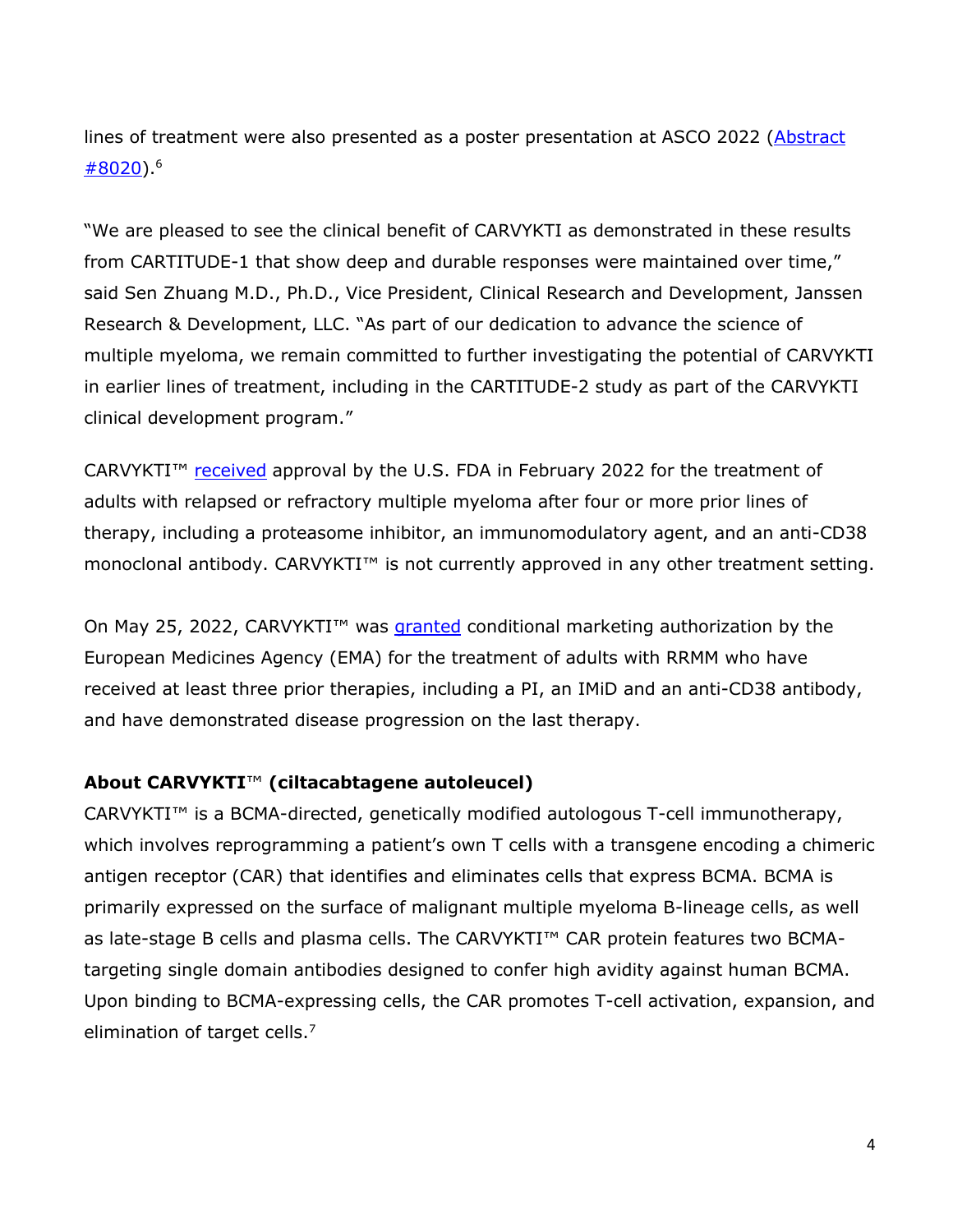In December 2017, Janssen Biotech, Inc. [entered](https://www.jnj.com/media-center/press-releases/janssen-enters-worldwide-collaboration-and-license-agreement-with-chinese-company-legend-biotech-to-develop-investigational-car-t-anti-cancer-therapy) into an exclusive worldwide license and collaboration agreement with Legend Biotech USA, Inc. to develop and commercialize CARVYKTI™.

For more information, visit [www.CARVYKTI.com.](http://www.carvykti.com/)

### **About the CARTITUDE-1 Study**

CARTITUDE-1 [\(NCT03548207\)](https://www.clinicaltrials.gov/ct2/show/NCT03548207) is an ongoing Phase 1b/2, open-label, multi-center study evaluating ciltacabtagene autoleucel for the treatment of patients with relapsed or refractory multiple myeloma, who previously received a proteasome inhibitor (PI), an immunomodulatory agent (IMiD) and an anti-CD38 monoclonal antibody, and who had disease progression on or after the last regimen. Patients in the study had received a median of six prior treatment regimens (range, 3-18). Of the 97 patients enrolled in the trial, 99 percent were refractory to the last line of treatment and 88 percent were tripleclass refractory, meaning their cancer did not respond to, or had progressed on, an IMiD, a PI and an anti-CD38 monoclonal antibody.<sup>[2](#page-1-0)</sup>

### **About the CARTITUDE-2 Study**

CARTITUDE-2 [\(NCT04133636\)](https://clinicaltrials.gov/ct2/show/NCT04133636) is an ongoing, multi-cohort Phase 2 study evaluating the safety and efficacy of cilta-cel in patients with multiple myeloma. Cohort B evaluates patients who received one line of prior therapy including a PI and an IMiD, and had disease progression per IMWG criteria within 12 months after treatment with autologous stem cell transplantation (ASCT) or from the start of anti-myeloma therapy for participants who have not had an ASCT. Cohort A evaluates patients who had progressive multiple myeloma after 1–3 prior lines of therapy including a PI and an IMiD, were lenalidomide refractory, and had no prior exposure to BCMA-targeting agents.

### **About Multiple Myeloma**

<span id="page-4-0"></span>Multiple myeloma is an incurable blood cancer that affects some white blood cells called plasma cells, which are found in the bone marrow.<sup>8</sup> When damaged, these plasma cells rapidly spread and replace normal cells in the bone marrow with tumors. In 2020, worldwide an estimated 176,000 people were diagnosed with multiple myeloma.<sup>9</sup> In 2022,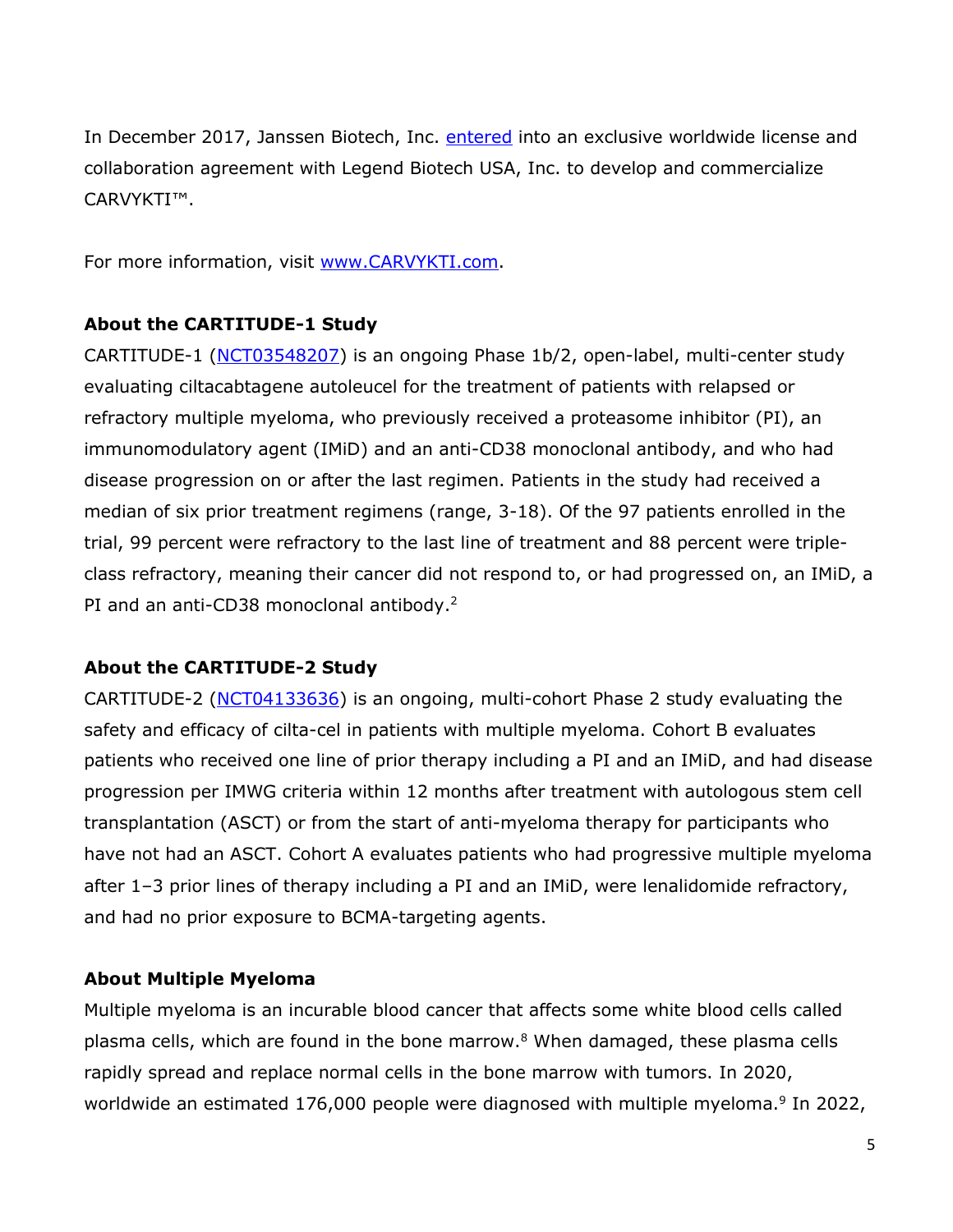it is estimated that more than 34,000 people will be diagnosed with multiple myeloma, and more than 12,000 people will die from the disease in the U.S. $^{10}$  While some people diagnosed with multiple myeloma initially have no symptoms, most patients are diagnosed due to symptoms that can include bone fracture or pain, low red blood cell counts, tiredness, high calcium levels, kidney problems or infections.<sup>[8](#page-4-0)</sup>

# **CARVYKTI**™ **Important Safety Information**

## **INDICATIONS AND USAGE**

CARVYKTI™ (ciltacabtagene autoleucel) is a B-cell maturation antigen (BCMA)-directed genetically modified autologous T cell immunotherapy indicated for the treatment of adult patients with relapsed or refractory multiple myeloma, after four or more prior lines of therapy, including a proteasome inhibitor, an immunomodulatory agent, and an anti-CD38 monoclonal antibody.

### **WARNING: CYTOKINE RELEASE SYNDROME, NEUROLOGIC TOXICITIES, HLH/MAS, and PROLONGED and RECURRENT CYTOPENIA**

**Cytokine Release Syndrome (CRS), including fatal or life-threatening reactions, occurred in patients following treatment with CARVYKTI™. Do not administer CARVYKTI™ to patients with active infection or inflammatory disorders. Treat severe or life-threatening CRS with tocilizumab or tocilizumab and corticosteroids.**

**Immune Effector Cell-Associated Neurotoxicity Syndrome (ICANS), which may be fatal or life-threatening, occurred following treatment with CARVYKTI™, including before CRS onset, concurrently with CRS, after CRS resolution, or in the absence of CRS. Monitor for neurologic events after treatment with CARVYKTI™. Provide supportive care and/or corticosteroids as needed.**

**Parkinsonism and Guillain-Barré syndrome and their associated complications resulting in fatal or life-threatening reactions have occurred following treatment with CARVYKTI™.**

**Hemophagocytic Lymphohistiocytosis/Macrophage Activation Syndrome (HLH/MAS), including fatal and life-threatening reactions, occurred in patients following treatment with CARVYKTI™. HLH/MAS can occur with CRS or neurologic toxicities.**

**Prolonged and/or recurrent cytopenias with bleeding and infection and requirement for stem cell transplantation for hematopoietic recovery occurred following treatment with CARVYKTI™.**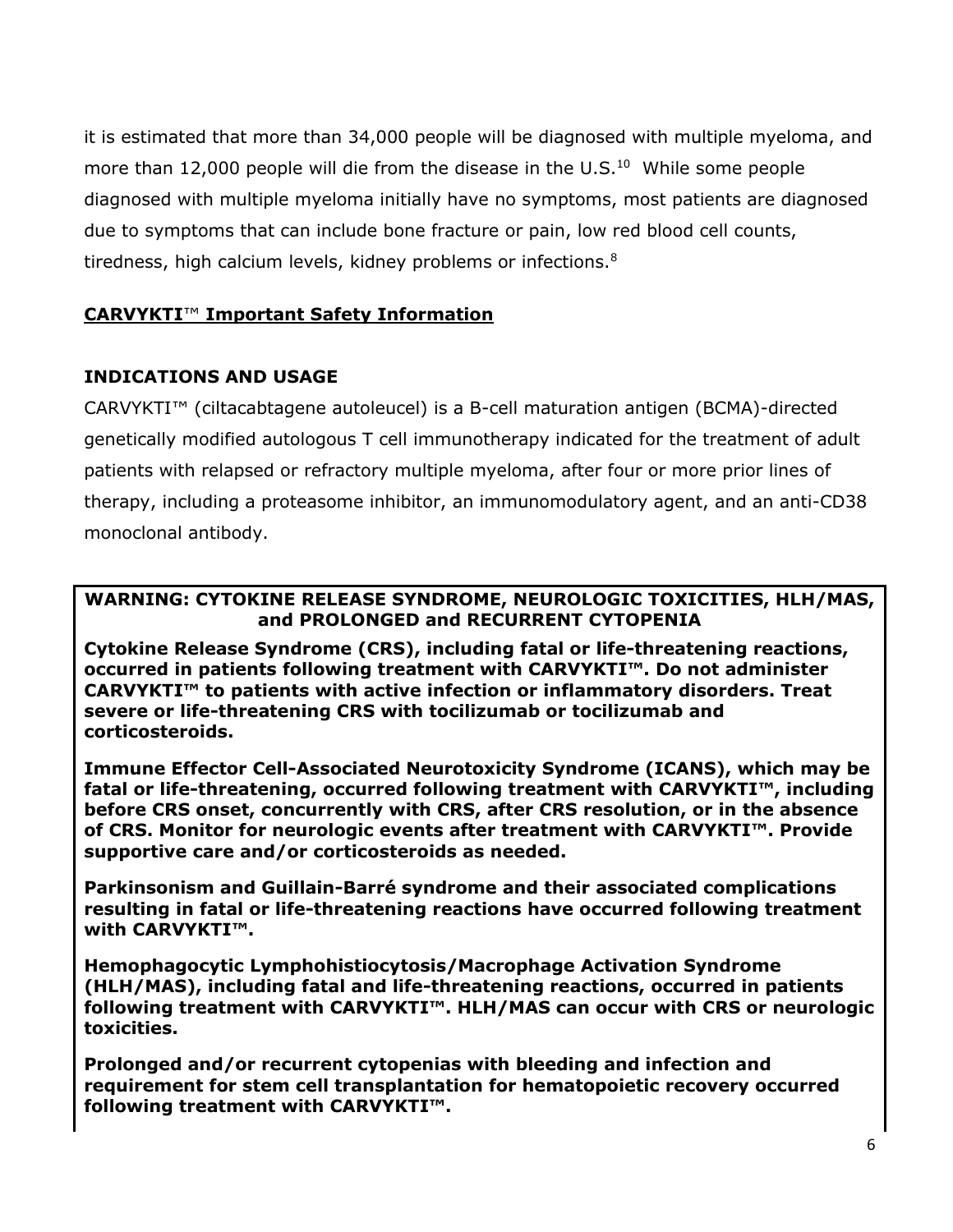# **WARNINGS AND PRECAUTIONS**

**Cytokine Release Syndrome (CRS)** including fatal or life-threatening reactions, occurred following treatment with CARVYKTI™ in 95% (92/97) of patients receiving ciltacabtagene autoleucel. Grade 3 or higher CRS (2019 ASTCT grade 1) occurred in 5% (5/97) of patients, with Grade 5 CRS reported in 1 patient. The median time to onset of CRS was 7 days (range: 1-12 days). The most common manifestations of CRS included pyrexia (100%), hypotension (43%), increased aspartate aminotransferase (AST) (22%), chills (15%), increased alanine aminotransferase (14%) and sinus tachycardia (11%). Grade 3 or higher events associated with CRS included increased AST and ALT, hyperbilirubinemia, hypotension, pyrexia, hypoxia, respiratory failure, acute kidney injury, disseminated intravascular coagulation, HLH/MAS, angina pectoris, supraventricular and ventricular tachycardia, malaise, myalgias, increased C-reactive protein, ferritin, blood alkaline phosphatase and gamma-glutamyl transferase.

Identify CRS based on clinical presentation. Evaluate for and treat other causes of fever, hypoxia, and hypotension. CRS has been reported to be associated with findings of HLH/MAS, and the physiology of the syndromes may overlap. HLH/MAS is a potentially lifethreatening condition. In patients with progressive symptoms of CRS or refractory CRS despite treatment, evaluate for evidence of HLH/MAS.

Sixty-nine of 97 (71%) patients received tocilizumab and/or a corticosteroid for CRS after infusion of ciltacabtagene autoleucel. Forty-four (45%) patients received only tocilizumab, of whom 33 (34%) received a single dose and 11 (11%) received more than one dose; 24 patients (25%) received tocilizumab and a corticosteroid, and one patient (1%) received only corticosteroids. Ensure that a minimum of two doses of tocilizumab are available prior to infusion of CARVYKTI™.

Monitor patients at least daily for 10 days following CARVYKTI™ infusion at a REMScertified healthcare facility for signs and symptoms of CRS. Monitor patients for signs or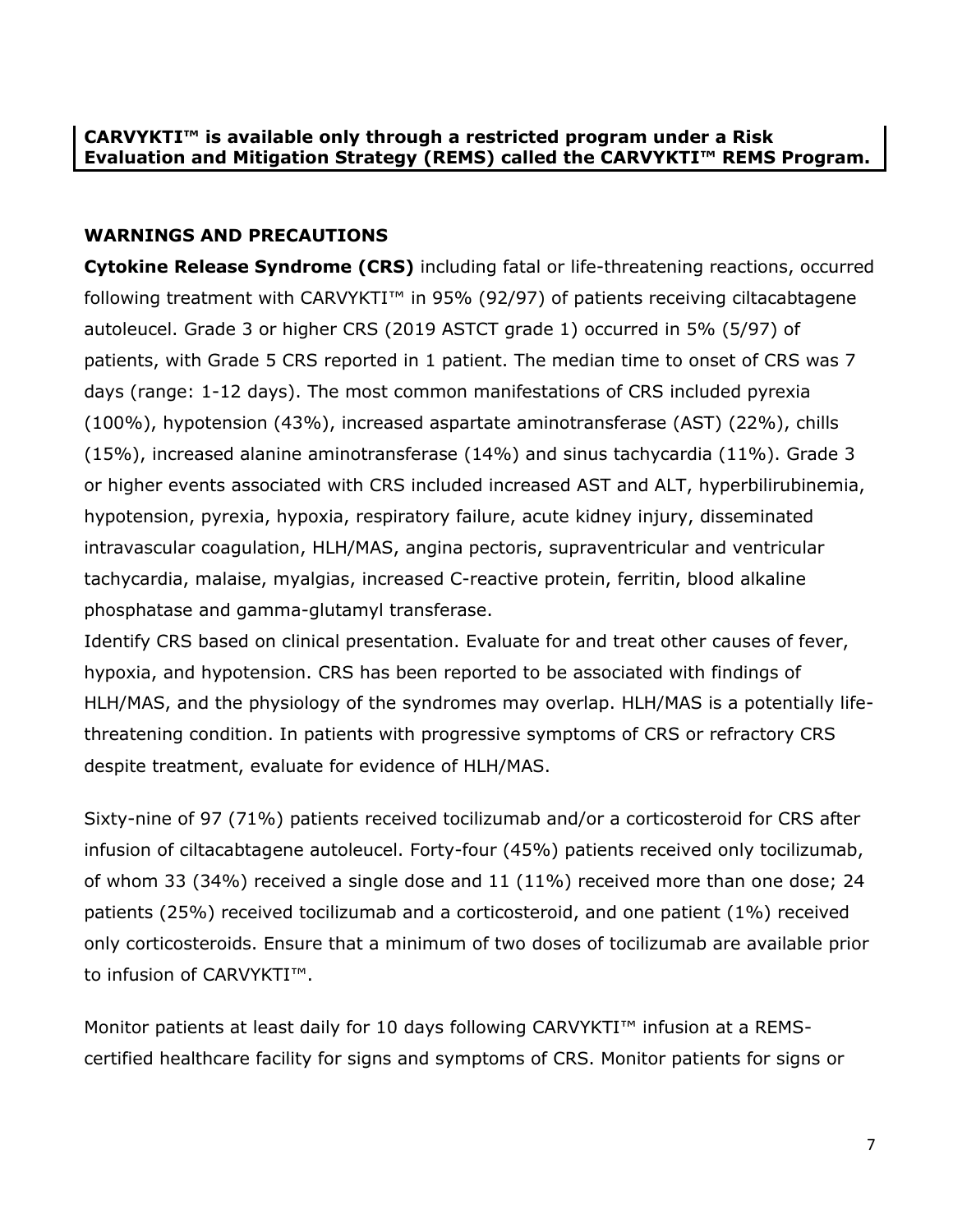symptoms of CRS for at least 4 weeks after infusion. At the first sign of CRS, immediately institute treatment with supportive care, tocilizumab, or tocilizumab and corticosteroids.

Counsel patients to seek immediate medical attention should signs or symptoms of CRS occur at any time.

**Neurologic toxicities**, which may be severe, life-threatening or fatal, occurred following treatment with CARVYKTI™. Neurologic toxicities included ICANS, neurologic toxicity with signs and symptoms of parkinsonism, Guillain-Barré Syndrome, peripheral neuropathies, and cranial nerve palsies. Counsel patients on the signs and symptoms of these neurologic toxicities, and on the delayed nature of onset of some of these toxicities. Instruct patients to seek immediate medical attention for further assessment and management if signs or symptoms of any of these neurologic toxicities occur at any time.

Overall, one or more subtypes of neurologic toxicity described below occurred following ciltacabtagene autoleucel in 26% (25/97) of patients, of which 11% (11/97) of patients experienced Grade 3 or higher events. These subtypes of neurologic toxicities were also observed in two ongoing studies.

Immune Effector Cell-Associated Neurotoxicity Syndrome (ICANS): ICANS occurred in 23% (22/97) of patients receiving ciltacabtagene autoleucel including Grade 3 or 4 events in 3% (3/97) and Grade 5 (fatal) events in 2% (2/97). The median time to onset of ICANS was 8 days (range 1-28 days). All 22 patients with ICANS had CRS. The most frequent ( $\geq 5\%$ ) manifestation of ICANS included encephalopathy (23%), aphasia (8%) and headache  $(6\%)$ .

Monitor patients at least daily for 10 days following CARVYKTI™ infusion at the REMScertified healthcare facility for signs and symptoms of ICANS. Rule out other causes of ICANS symptoms. Monitor patients for signs or symptoms of ICANS for at least 4 weeks after infusion and treat promptly. Neurologic toxicity should be managed with supportive care and/or corticosteroids as needed.

Parkinsonism: Of the 25 patients in the CARTITUDE-1 study experiencing any neurotoxicity, five male patients had neurologic toxicity with several signs and symptoms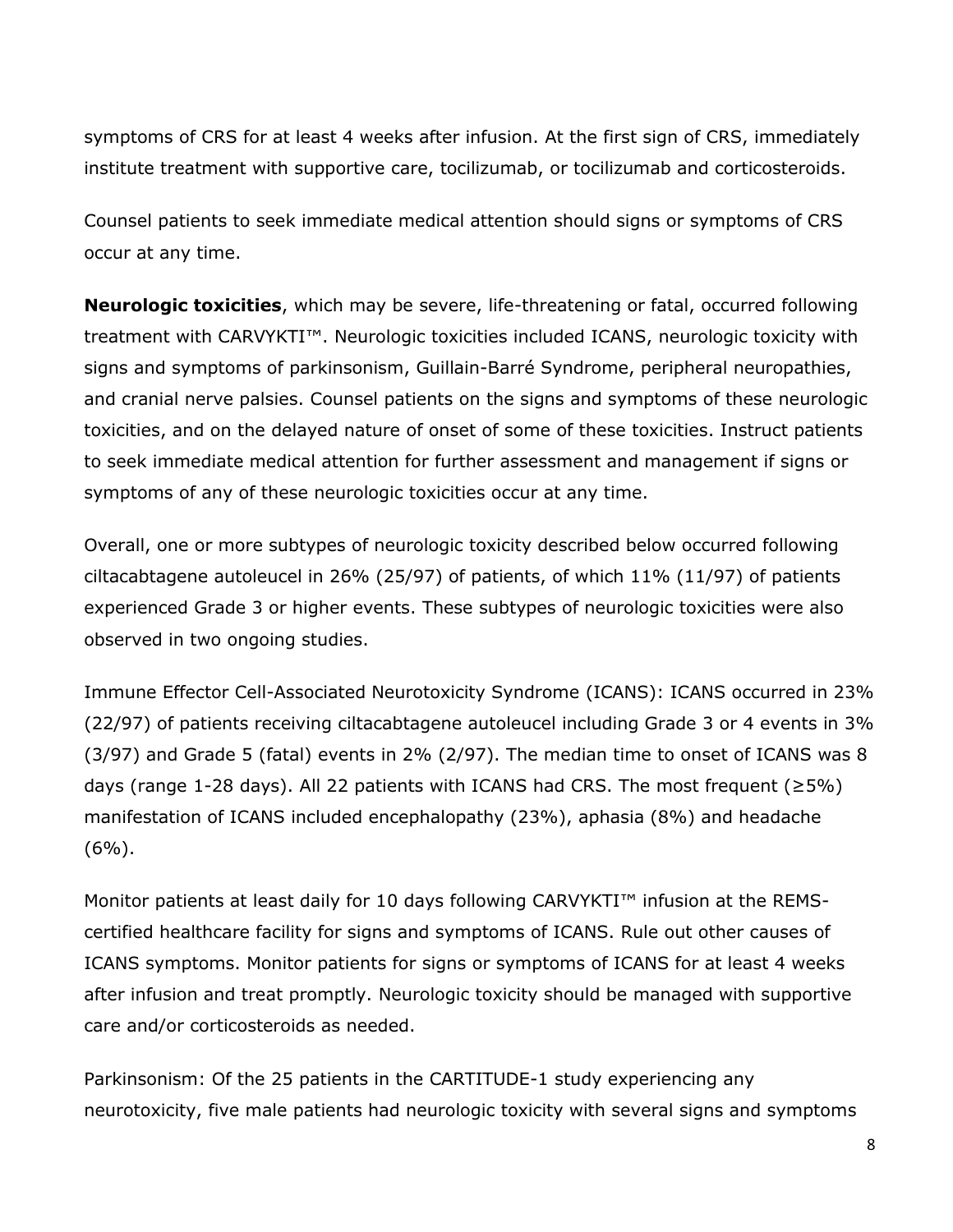of parkinsonism, distinct from immune effector cell-associated neurotoxicity syndrome (ICANS). Neurologic toxicity with parkinsonism has been reported in other ongoing trials of ciltacabtagene autoleucel. Patients had parkinsonian and non-parkinsonian symptoms that included tremor, bradykinesia, involuntary movements, stereotypy, loss of spontaneous movements, masked facies, apathy, flat affect, fatigue, rigidity, psychomotor retardation, micrographia, dysgraphia, apraxia, lethargy, confusion, somnolence, loss of consciousness, delayed reflexes, hyperreflexia, memory loss, difficulty swallowing, bowel incontinence, falls, stooped posture, shuffling gait, muscle weakness and wasting, motor dysfunction, motor and sensory loss, akinetic mutism, and frontal lobe release signs. The median onset of parkinsonism in the 5 patients in CARTITUDE-1 was 43 days (range 15-108) from infusion of ciltacabtagene autoleucel.

Monitor patients for signs and symptoms of parkinsonism that may be delayed in onset and managed with supportive care measures. There is limited efficacy information with medications used for the treatment of Parkinson's disease, for the improvement or resolution of parkinsonism symptoms following CARVYKTI™ treatment.

Guillain-Barré Syndrome: A fatal outcome following Guillain-Barré Syndrome (GBS) has occurred in another ongoing study of ciltacabtagene autoleucel despite treatment with intravenous immunoglobulins. Symptoms reported include those consistent with Miller-Fisher variant of GBS, encephalopathy, motor weakness, speech disturbances and polyradiculoneuritis.

Monitor for GBS. Evaluate patients presenting with peripheral neuropathy for GBS. Consider treatment of GBS with supportive care measures and in conjunction with immunoglobulins and plasma exchange, depending on severity of GBS.

Peripheral Neuropathy: Six patients in CARTITUDE-1 developed peripheral neuropathy. These neuropathies presented as sensory, motor or sensorimotor neuropathies. Median time of onset of symptoms was 62 days (range 4-136 days), median duration of peripheral neuropathies was 256 days (range 2-465 days) including those with ongoing neuropathy. Patients who experienced peripheral neuropathy also experienced cranial nerve palsies or GBS in other ongoing trials of ciltacabtagene autoleucel.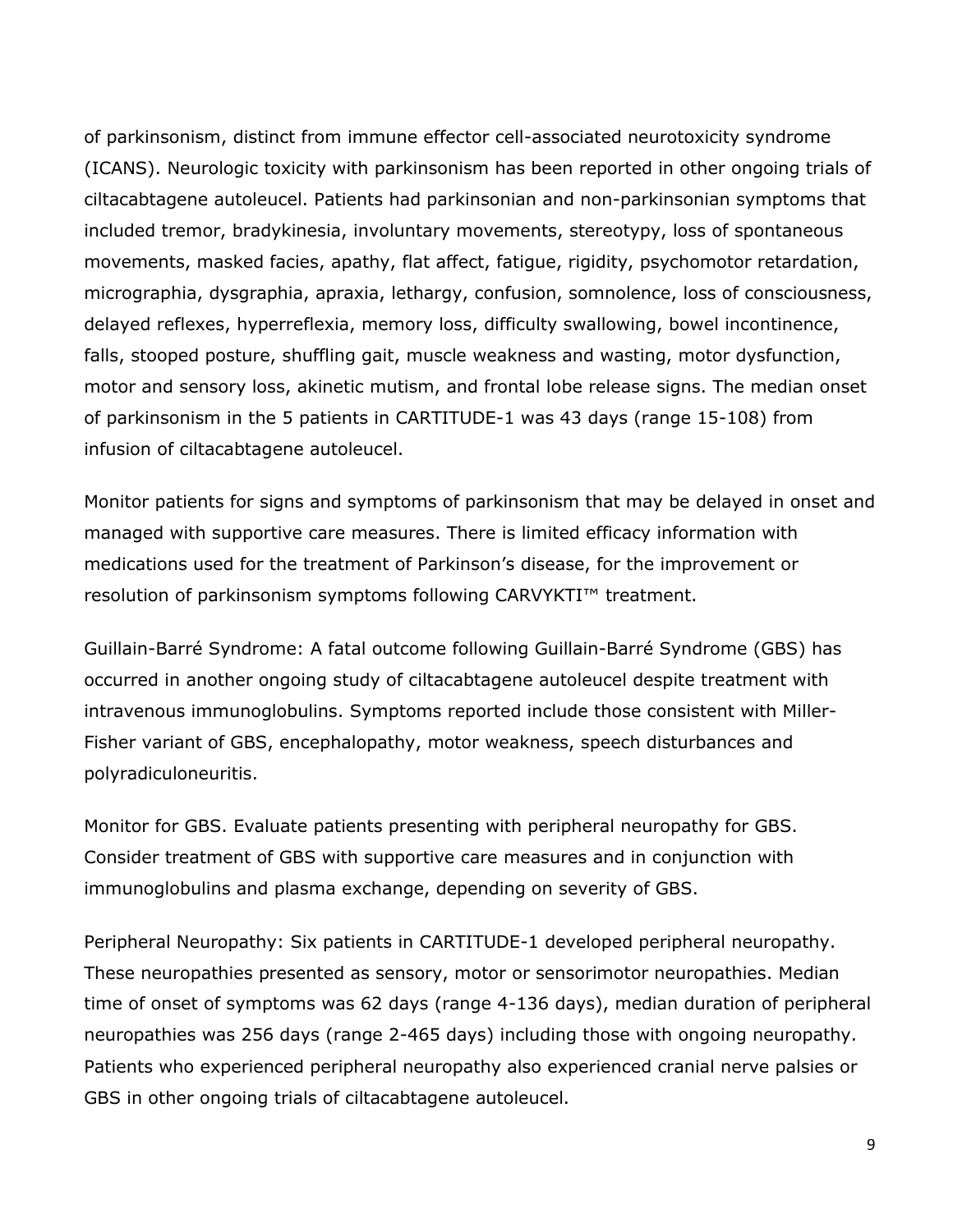Cranial Nerve Palsies: Three patients (3.1%) experienced cranial nerve palsies in CARTITUDE-1. All three patients had 7th cranial nerve palsy; one patient had 5th cranial nerve palsy as well. Median time to onset was 26 days (range 21-101 days) following infusion of ciltacabtagene autoleucel. Occurrence of 3rd and 6th cranial nerve palsy, bilateral 7th cranial nerve palsy, worsening of cranial nerve palsy after improvement, and occurrence of peripheral neuropathy in patients with cranial nerve palsy have also been reported in ongoing trials of ciltacabtagene autoleucel. Monitor patients for signs and symptoms of cranial nerve palsies. Consider management with systemic corticosteroids, depending on the severity and progression of signs and symptoms.

# **Hemophagocytic Lymphohistiocytosis (HLH)/Macrophage Activation Syndrome**

**(MAS):** Fatal HLH occurred in one patient (1%), 99 days after ciltacabtagene autoleucel. The HLH event was preceded by prolonged CRS lasting 97 days. The manifestations of HLH/MAS include hypotension, hypoxia with diffuse alveolar damage, coagulopathy, cytopenia, and multi-organ dysfunction, including renal dysfunction. HLH is a lifethreatening condition with a high mortality rate if not recognized and treated early. Treatment of HLH/MAS should be administered per institutional standards.

**CARVYKTI™ REMS**: Because of the risk of CRS and neurologic toxicities, CARVYKTI™ is available only through a restricted program under a Risk Evaluation and Mitigation Strategy (REMS) called the CARVYKTI™ REMS.

Further information is available at [www.CARVYKTIrems.com](http://www.carvyktirems.com/) or 1-844-672-0067.

**Prolonged and Recurrent Cytopenias**: Patients may exhibit prolonged and recurrent cytopenias following lymphodepleting chemotherapy and CARVYKTI™ infusion. One patient underwent autologous stem cell therapy for hematopoietic reconstitution due to prolonged thrombocytopenia.

In CARTITUDE-1, 30% (29/97) of patients experienced prolonged Grade 3 or 4 neutropenia and 41% (40/97) of patients experienced prolonged Grade 3 or 4 thrombocytopenia that had not resolved by Day 30 following ciltacabtagene autoleucel infusion.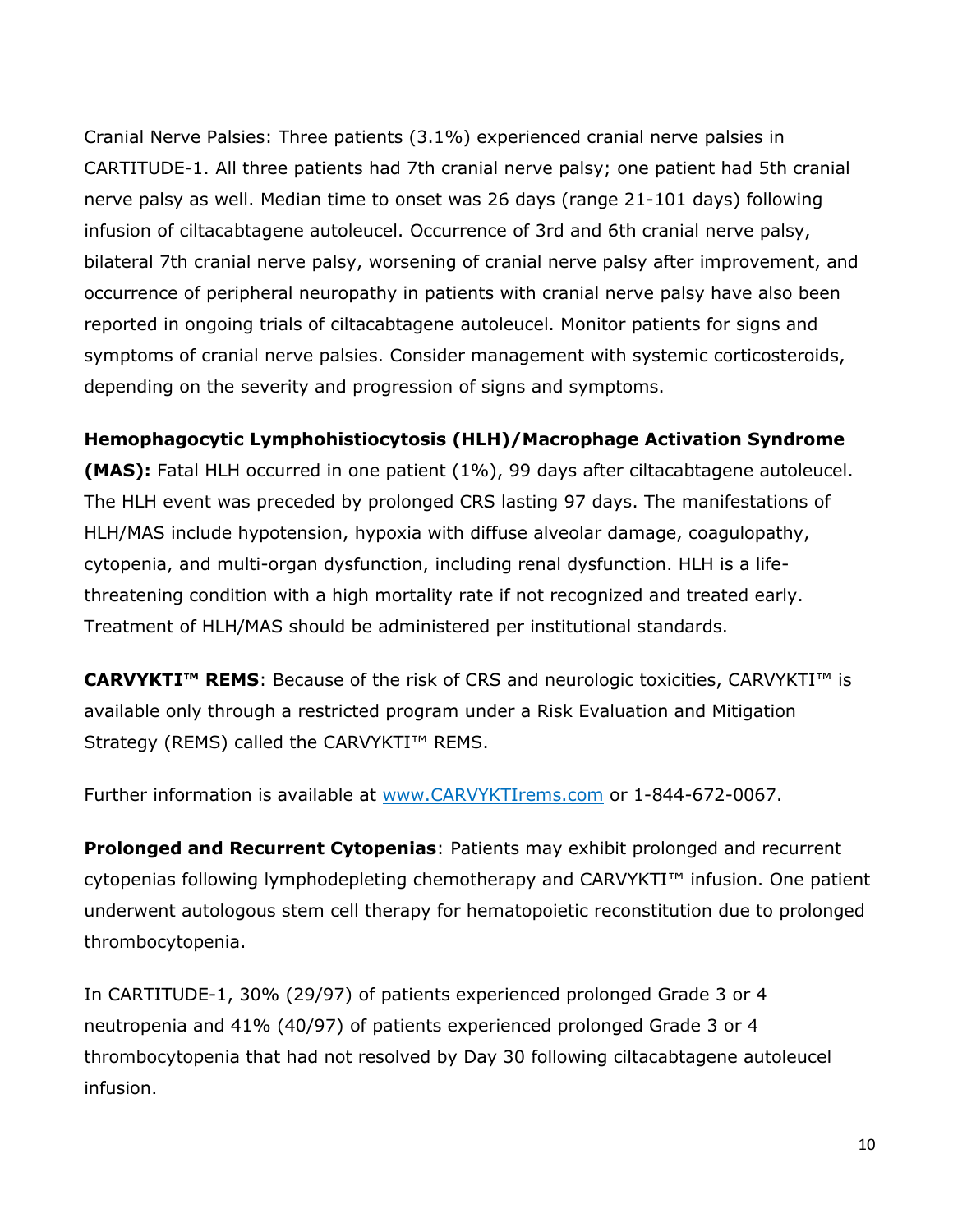Recurrent Grade 3 or 4 neutropenia, thrombocytopenia, lymphopenia and anemia were seen in 63% (61/97), 18% (17/97), 60% (58/97), and 37% (36/97) after recovery from initial Grade 3 or 4 cytopenia following infusion. After Day 60 following ciltacabtagene autoleucel infusion, 31%, 12% and 6% of patients had a recurrence of Grade 3 or higher lymphopenia, neutropenia and thrombocytopenia, respectively, after initial recovery of their Grade 3 or 4 cytopenia. Eighty-seven percent (84/97) of patients had one, two, or three or more recurrences of Grade 3 or 4 cytopenias after initial recovery of Grade 3 or 4 cytopenia. Six and 11 patients had Grade 3 or 4 neutropenia and thrombocytopenia, respectively, at the time of death.

Monitor blood counts prior to and after CARVYKTI<sup>™</sup> infusion. Manage cytopenias with growth factors and blood product transfusion support according to local institutional guidelines.

**Infections**: CARVYKTI™ should not be administered to patients with active infection or inflammatory disorders. Severe, life-threatening or fatal infections occurred in patients after CARVYKTI™ infusion.

Infections (all grades) occurred in 57 (59%) patients. Grade 3 or 4 infections occurred in 23% (22/97) of patients; Grade 3 or 4 infections with an unspecified pathogen occurred in 17%, viral infections in 7%, bacterial infections in 1%, and fungal infections in 1% of patients. Overall, four patients had Grade 5 infections: lung abscess (n=1), sepsis (n=2) and pneumonia  $(n=1)$ .

Monitor patients for signs and symptoms of infection before and after CARVYKTI™ infusion and treat patients appropriately. Administer prophylactic, pre-emptive and/or therapeutic antimicrobials according to the standard institutional guidelines. Febrile neutropenia was observed in 10% of patients after ciltacabtagene autoleucel infusion, and may be concurrent with CRS. In the event of febrile neutropenia, evaluate for infection and manage with broad-spectrum antibiotics, fluids and other supportive care, as medically indicated.

Viral Reactivation: Hepatitis B virus (HBV) reactivation, in some cases resulting in fulminant hepatitis, hepatic failure and death, can occur in patients with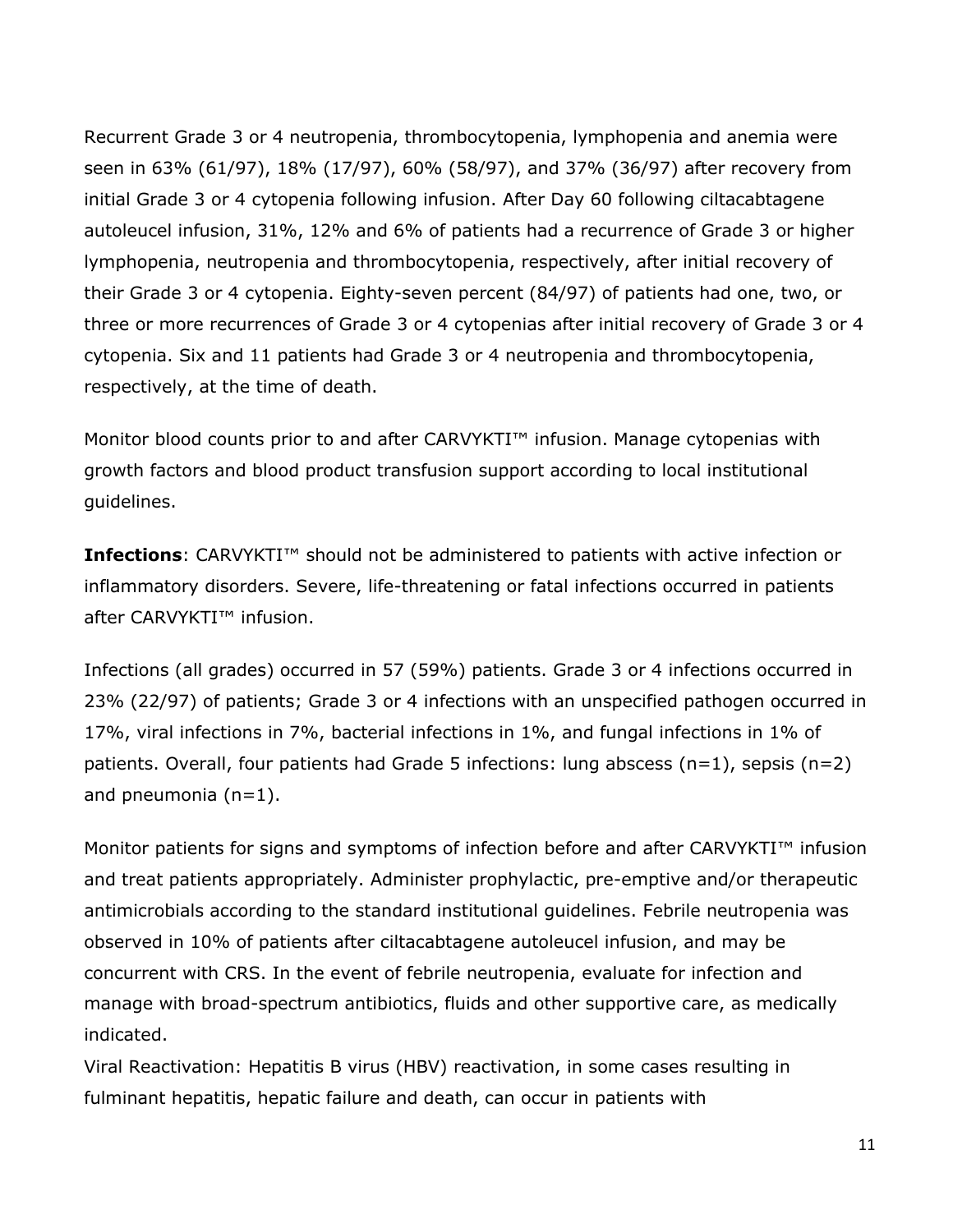hypogammaglobulinemia. Perform screening for Cytomegalovirus (CMV), HBV, hepatitis C virus (HCV), and human immunodeficiency virus (HIV), or any other infectious agents if clinically indicated in accordance with clinical guidelines before collection of cells for manufacturing. Consider antiviral therapy to prevent viral reactivation per local institutional guidelines/clinical practice.

**Hypogammaglobulinemia** was reported as an adverse event in 12% (12/97) of patients; laboratory IgG levels fell below 500 mg/dL after infusion in 92% (89/97) of patients. Monitor immunoglobulin levels after treatment with CARVYKTI™ and administer IVIG for IgG <400 mg/dL. Manage per local institutional guidelines, including infection precautions and antibiotic or antiviral prophylaxis.

Use of Live Vaccines: The safety of immunization with live viral vaccines during or following CARVYKTI™ treatment has not been studied. Vaccination with live virus vaccines is not recommended for at least 6 weeks prior to the start of lymphodepleting chemotherapy, during CARVYKTI™ treatment, and until immune recovery following treatment with CARVYKTI™.

**Hypersensitivity Reactions** have occurred in 5% (5/97) of patients following ciltacabtagene autoleucel infusion. Serious hypersensitivity reactions, including anaphylaxis, may be due to the dimethyl sulfoxide (DMSO) in CARVYKTI™. Patients should be carefully monitored for 2 hours after infusion for signs and symptoms of severe reaction. Treat promptly and manage appropriately according to the severity of the hypersensitivity reaction.

**Secondary Malignancies:** Patients may develop secondary malignancies. Monitor lifelong for secondary malignancies. In the event that a secondary malignancy occurs, contact Janssen Biotech, Inc., at 1-800-526-7736 for reporting and to obtain instructions on collection of patient samples for testing of secondary malignancy of T cell origin.

**Effects on Ability to Drive and Use Machines:** Due to the potential for neurologic events, including altered mental status, seizures, neurocognitive decline, or neuropathy, patients are at risk for altered or decreased consciousness or coordination in the 8 weeks following CARVYKTI™ infusion. Advise patients to refrain from driving and engaging in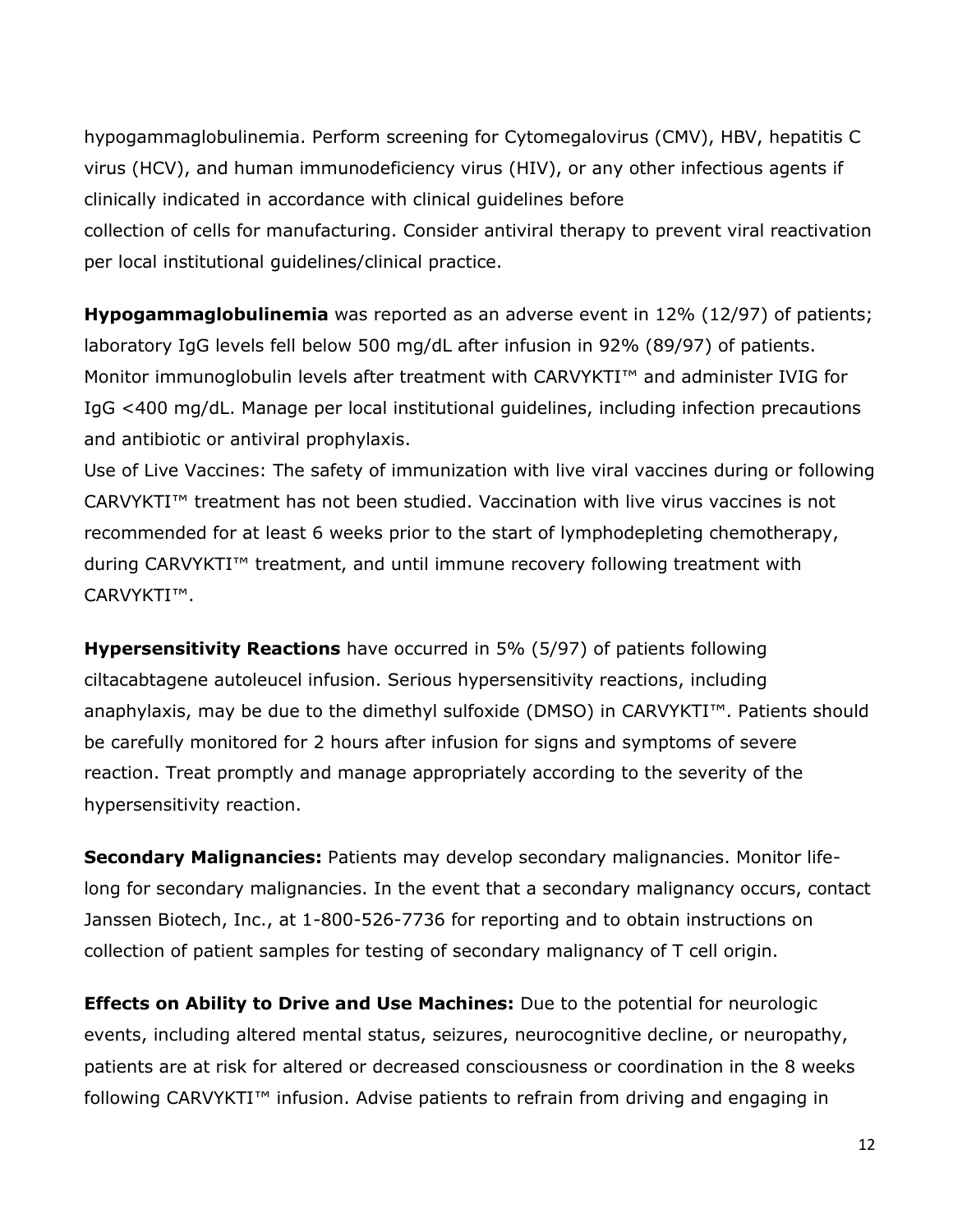hazardous occupations or activities, such as operating heavy or potentially dangerous machinery during this initial period, and in the event of new onset of any neurologic toxicities.

### **ADVERSE REACTIONS**

The most common non-laboratory adverse reactions (incidence greater than 20%) are pyrexia, cytokine release syndrome, hypogammaglobulinemia, hypotension, musculoskeletal pain, fatigue, infections of unspecified pathogen, cough, chills, diarrhea, nausea, encephalopathy, decreased appetite, upper respiratory tract infection, headache, tachycardia, dizziness, dyspnea, edema, viral infections, coagulopathy, constipation, and vomiting. The most common laboratory adverse reactions (incidence greater than or equal to 50%) include thrombocytopenia, neutropenia, anemia, aminotransferase elevation, and hypoalbuminemia.

Please read full **[Prescribing Information](https://www.janssenlabels.com/package-insert/product-monograph/prescribing-information/CARVYKTI-pi.pdf)** including Boxed Warning for CARVYKTI<sup>™</sup>.

### **About the Janssen Pharmaceutical Companies of Johnson & Johnson**

At Janssen, we're creating a future where disease is a thing of the past. We're the Pharmaceutical Companies of Johnson & Johnson, working tirelessly to make that future a reality for patients everywhere by fighting sickness with science, improving access with ingenuity, and healing hopelessness with heart. We focus on areas of medicine where we can make the biggest difference: Cardiovascular, Metabolism, & Retina; Immunology; Infectious Diseases & Vaccines; Neuroscience; Oncology; and Pulmonary Hypertension.

Learn more at [www.janssen.com.](https://nam12.safelinks.protection.outlook.com/?url=http%3A%2F%2Fwww.janssen.com%2F&data=05%7C01%7CEmily.Key%40edelman.com%7C2f730c5028b84caba3f208da3b4292ee%7Cb824bfb3918e43c2bb1cdcc1ba40a82b%7C0%7C0%7C637887454403872291%7CUnknown%7CTWFpbGZsb3d8eyJWIjoiMC4wLjAwMDAiLCJQIjoiV2luMzIiLCJBTiI6Ik1haWwiLCJXVCI6Mn0%3D%7C3000%7C%7C%7C&sdata=5LEcMLqZ6TlvuJeynqGLy5PJnG%2BeL0Xf783rsIrXLfA%3D&reserved=0) Follow us a[t@JanssenGlobal](https://twitter.com/JanssenGlobal) and [@JanssenUS.](https://twitter.com/JanssenUS?ref_src=twsrc%5Egoogle%7Ctwcamp%5Eserp%7Ctwgr%5Eauthor) Janssen Research & Development, LLC, Janssen Biotech, Inc. and Janssen Pharmaceutica NV are part of the Janssen Pharmaceutical Companies of Johnson & Johnson.

*‡Saad Z. Usmani, M.D., M.B.A., F.A.C.P. has provided consulting, advisory, and speaking services to Janssen; he has not been paid for any media work.*

# # #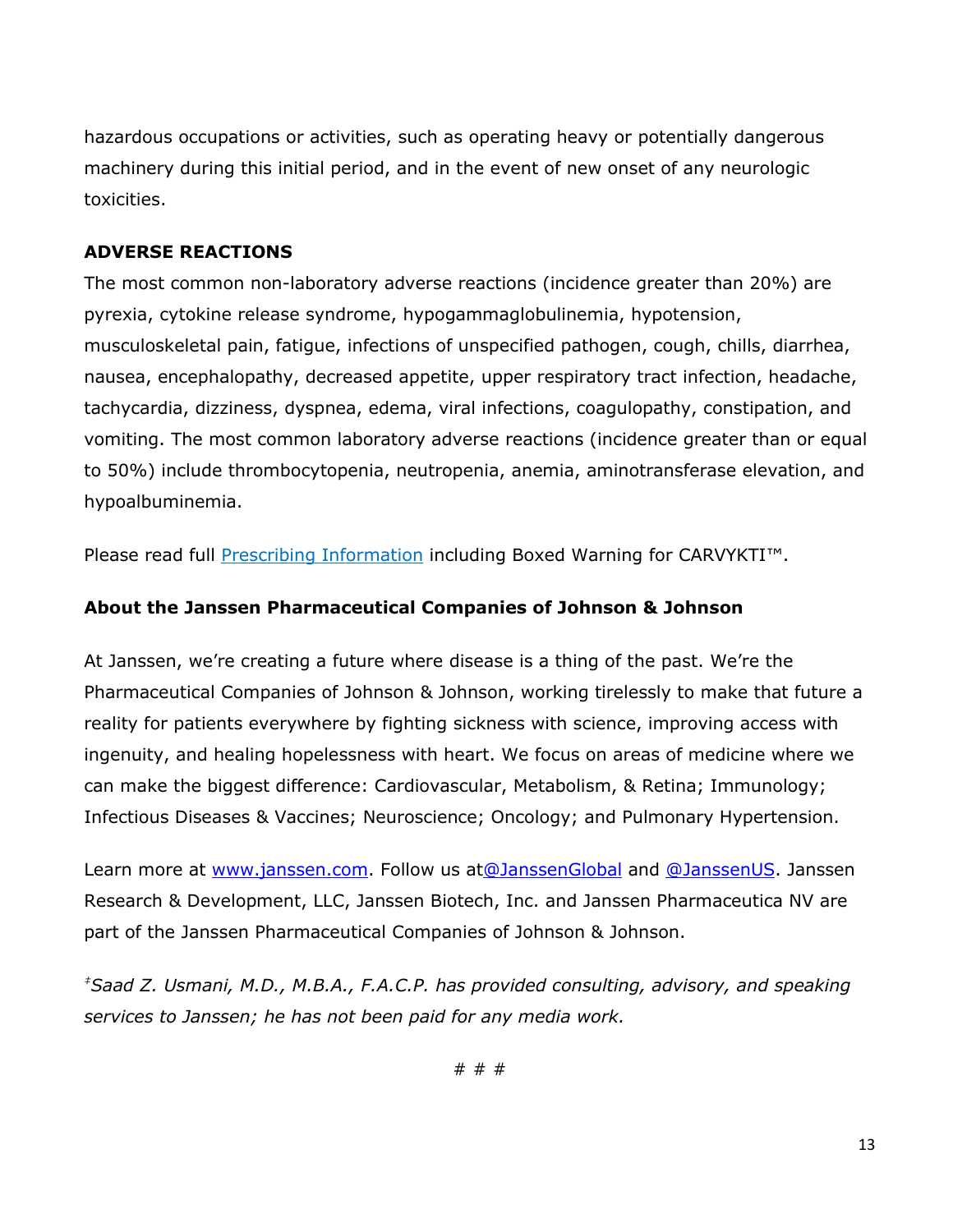#### *Cautions Concerning Forward-Looking Statements*

*This press release contains "forward-looking statements" as defined in the Private Securities Litigation Reform Act of 1995 regarding development CARVYKTI™ (ciltacabtagene*  autoleucel; cilta-cel). The reader is cautioned not to rely on these forward-looking *statements. These statements are based on current expectations of future events. If underlying assumptions prove inaccurate or known or unknown risks or uncertainties materialize, actual results could vary materially from the expectations and projections of Janssen Biotech, Inc., Janssen Research & Development, LLC, any of the other Janssen Pharmaceutical Companies, and/or Johnson & Johnson. Risks and uncertainties include, but are not limited to: challenges and uncertainties inherent in product research and development, including the uncertainty of clinical success and of obtaining regulatory approvals; uncertainty of commercial success; manufacturing difficulties and delays; competition, including technological advances, new products and patents attained by competitors; challenges to patents; product efficacy or safety concerns resulting in product recalls or regulatory action; changes in behavior and spending patterns of purchasers of health care products and services; changes to applicable laws and regulations, including global health care reforms; and trends toward health care cost containment. A further list and descriptions of these risks, uncertainties and other factors can be found in Johnson & Johnson's Annual Report on Form 10-K for the fiscal year ended January 2, 2022, including in the sections captioned "Cautionary Note Regarding Forward-Looking Statements" and "Item 1A. Risk Factors," and in Johnson & Johnson's subsequent Quarterly Reports on Form 10-Q and other filings with the Securities and Exchange Commission. Copies of these filings are available online at [www.sec.gov,](http://www.sec.gov/) [www.jnj.com](http://www.jnj.com/) or on request from Johnson & Johnson. None of Janssen Biotech, Inc., Janssen Research & Development, LLC, the Janssen Pharmaceutical Companies nor Johnson & Johnson undertakes to update any forward-looking statement as a result of new information or future events or developments.*

 $1$  Gandhi UH, Cornell RF, Lakshman A, et al. Outcomes of patients with multiple myeloma refractory to CD38-targeted monoclonal antibody therapy. Leukemia 2019; 33: 2266–75.

 $2$  Usmani, S. Phase 1b/2 study of ciltacabtagene autoleucel, a BCMA-directed CAR-T cell therapy, in patients with relapsed/refractory multiple myeloma (CARTITUDE-1): Two years post-LPI. Abstract #8028 [Poster]. Presented at the 2022 American Society of Clinical Oncology Annual Meeting.